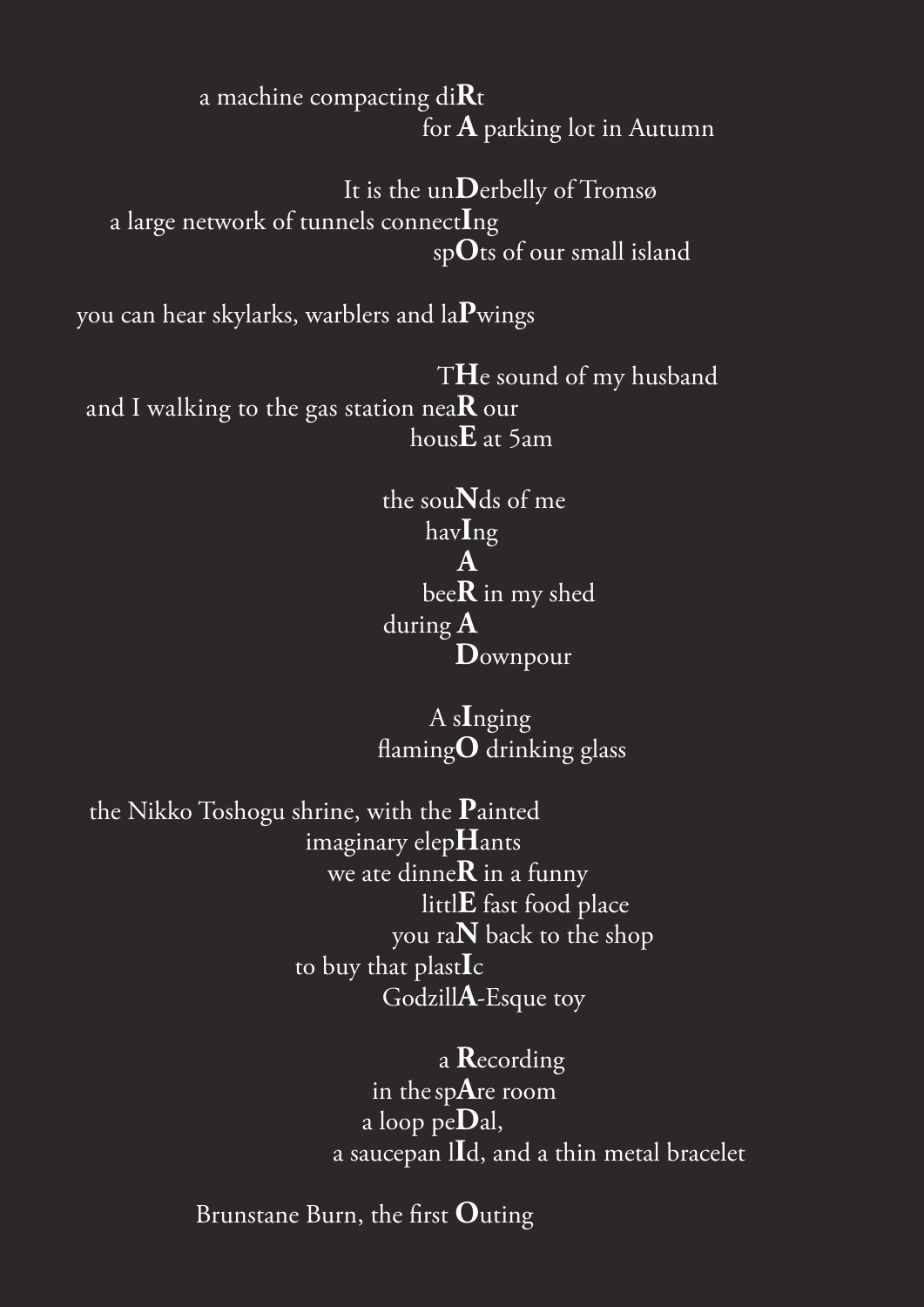it drives me nuts but it's **P**art of my **H**ousehold sounds I'd miss it if it was quiete**R** it's that sw**E**et sou**N**d of food after all

 two sets of squeaky sl**I**ding doors to **A** Best Buy elect**R**onics

 **A** fan heater purchase**D** from Argos years ago wether the sound **I**s simply n**O**ise cancelling or reflective of some Oedi**P**al urge, I don't know

 crackly old piano sound on my p**H**one. st**R**ings, crows and all. p**E**dal

> a short recordi**N**g of two neurod**I**verse guys Colin **A**nd Danny I used to wo**R**k with until recently in the Cherry B**A**nk **D**ay Centre

 th**I**s is a v**O**ice memo of me **P**oking my finger in my eye I t**H**ink you can hea**R** m**E** breathi**N**g too